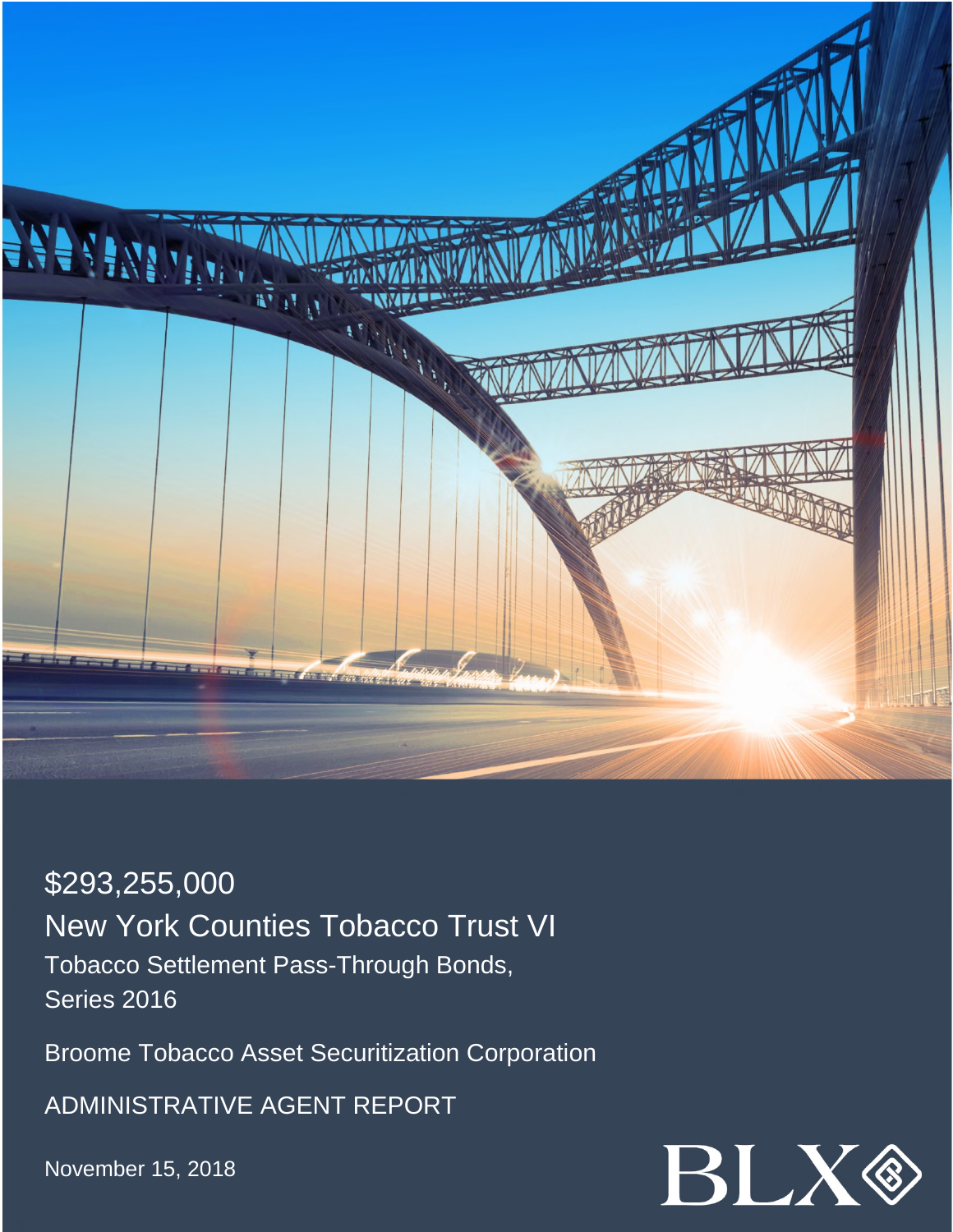## **TABLE OF CONTENTS**

Transmittal Letter

- Schedule A Principal and Interest Payments
- Schedule B Account Balances as of December 1, 2018
- Schedule C Liquidity Reserve Requirement and Operating Expense Reserve Account Requirement
- Schedule D Partial or Final Lump Sum Payments Received
- Schedule E Amounts to be Distributed on December 1, 2018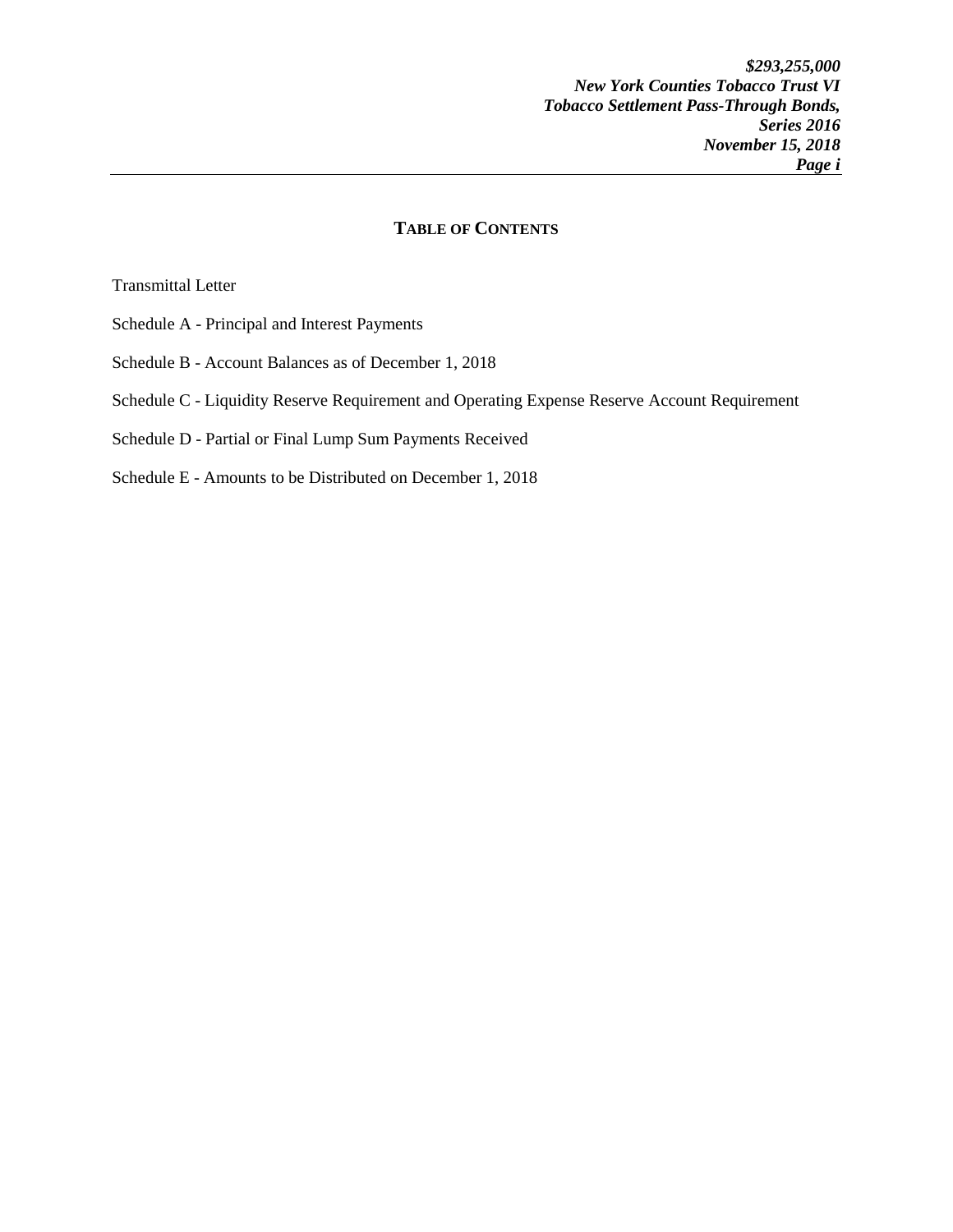

51 West 52nd St New York, NY 10019 Ph 212 506 5200 Fx 212 506 5151 blxgroup.com

November 15, 2018

Broome Tobacco Asset Securitization Corporation 60 Hawley Street Binghamton, New York 13902

> Re: \$293,255,000 New York Counties Tobacco Trust VI Tobacco Settlement Pass-Through Bonds, Series 2016

Ladies and Gentlemen:

This report (the "Report") is being delivered to you pursuant to the Administrative Agent Agreement (the "AA Agreement") by and between the Broome Tobacco Asset Securitization Corporation (the "Corporation") and BLX Group LLC. The Report consists of certain calculations and statements made in accordance with Section 4.1(iv) of the AA Agreement and Section 6.4(d) of the Indenture dated as of August 1, 2001 as amended and restated as of September 22, 2016 (the "Indenture") by and between the Corporation and Manufacturers and Traders Trust Company (the "Trustee"). Unless defined herein, all capitalized terms used herein shall have the meanings given such terms in the AA Agreement or Indenture as applicable. Specifically, this Report is comprised of the following attachments:

- the amount of principal to be paid to Bondholders on the next Distribution Date, i.e. December 1, 2018 (the "Next Distribution Date") (see Schedule A hereof);
- the amount of interest to be paid to Bondholders on the Next Distribution Date (see Schedule A hereof);
- the amount on deposit in each Indenture account as of the Next Distribution Date (see Schedule B hereof);
- the Liquidity Reserve Requirement and Operating Expense Reserve Account Requirement as of the Next Distribution Date (see Schedule C hereof);
- whether or not any Partial or Final Lump Sum Payments have been received (see Schedule D hereof); and
- the amounts to be distributed in accordance with Section 3.2 of the Supplemental Indenture (see Schedule E hereof).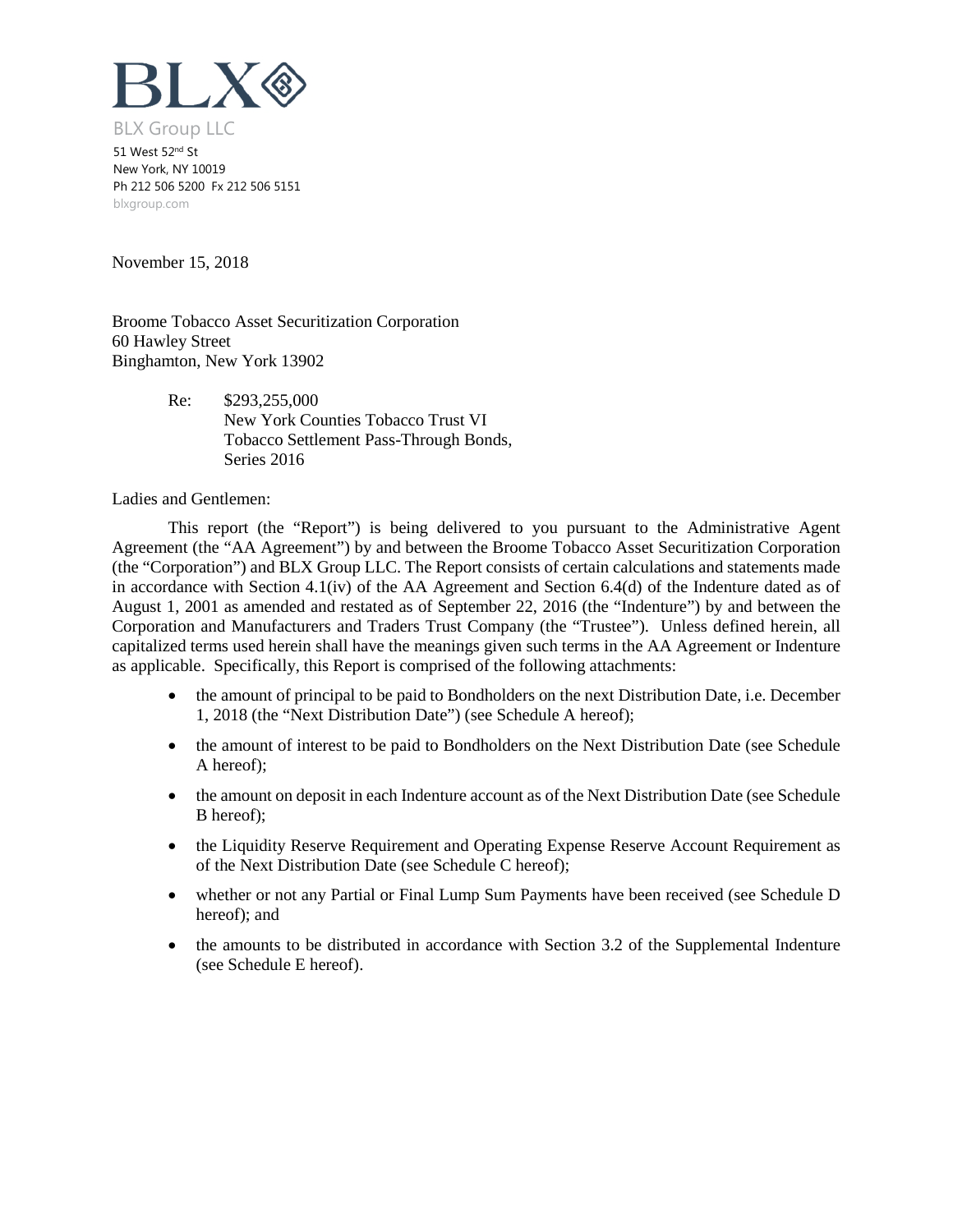

This Report is not to be used, circulated, quoted, referred to, or relied upon by any other person without our express written permission.

Very truly yours,

BLX Jeoup LLC

BLX Group LLC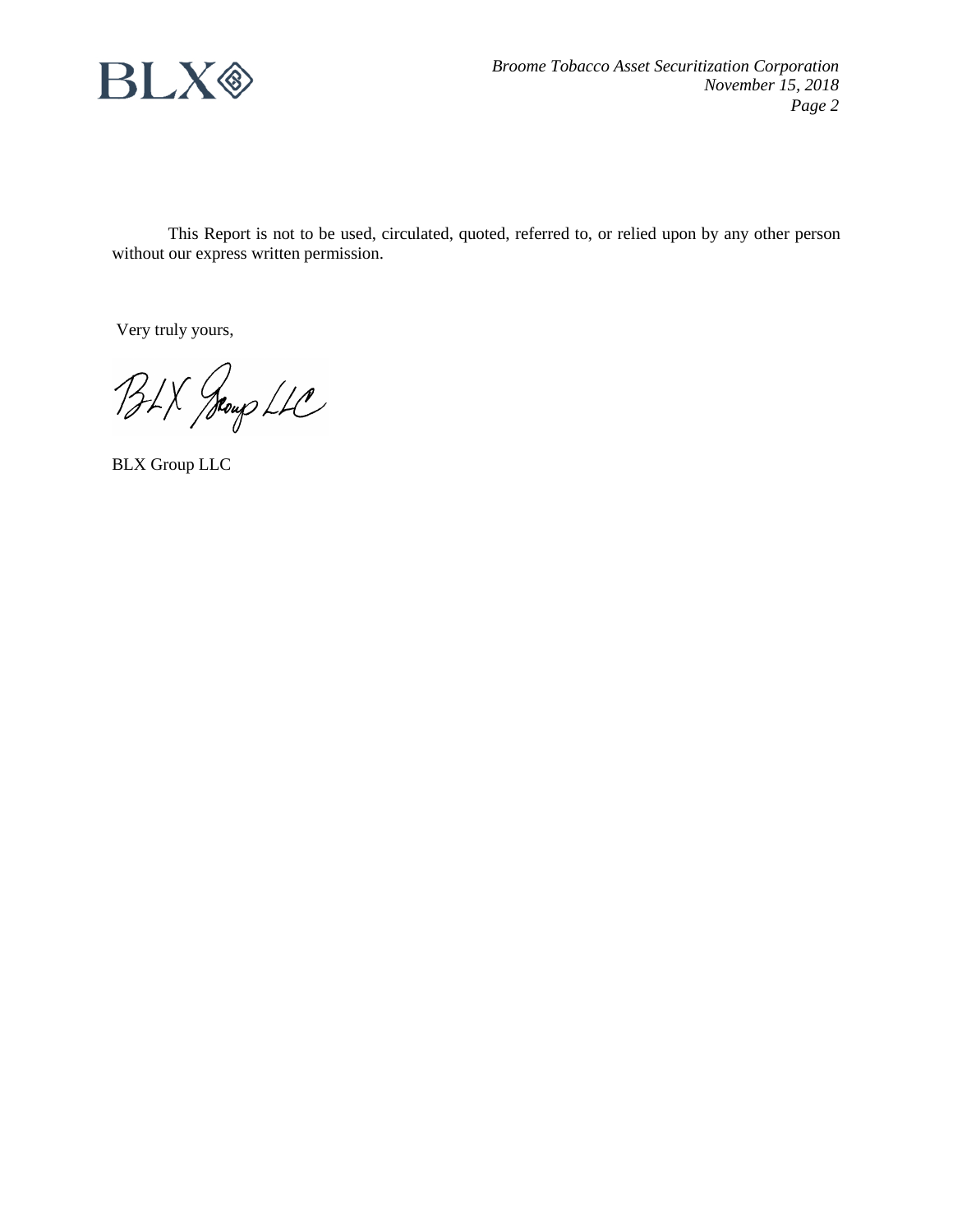**Broome Tobacco Asset Securitization Corporation**  *Schedule A - Principal and Interest Payments*

Per Section 6.4(d)(1) of the Indenture and Section 4.1(a)(iv)(A) of the Administrative Agent Agreement, the amount of principal to be paid to Bondholders of each Series on December 1, 2018: Maturing Principal: \$0.00 Turbo Redemption Payments:  $$0.00$ Other Redemptions:  $$0.00$ 

Per Section 6.4(d)(2) of the Indenture and Section 4.1(a)(iv)(B) of the Administrative Agent Agreement, the amount of interest to be paid to Bondholders of each Series on December 1, 2018: Interest Due: \$1,167,240.63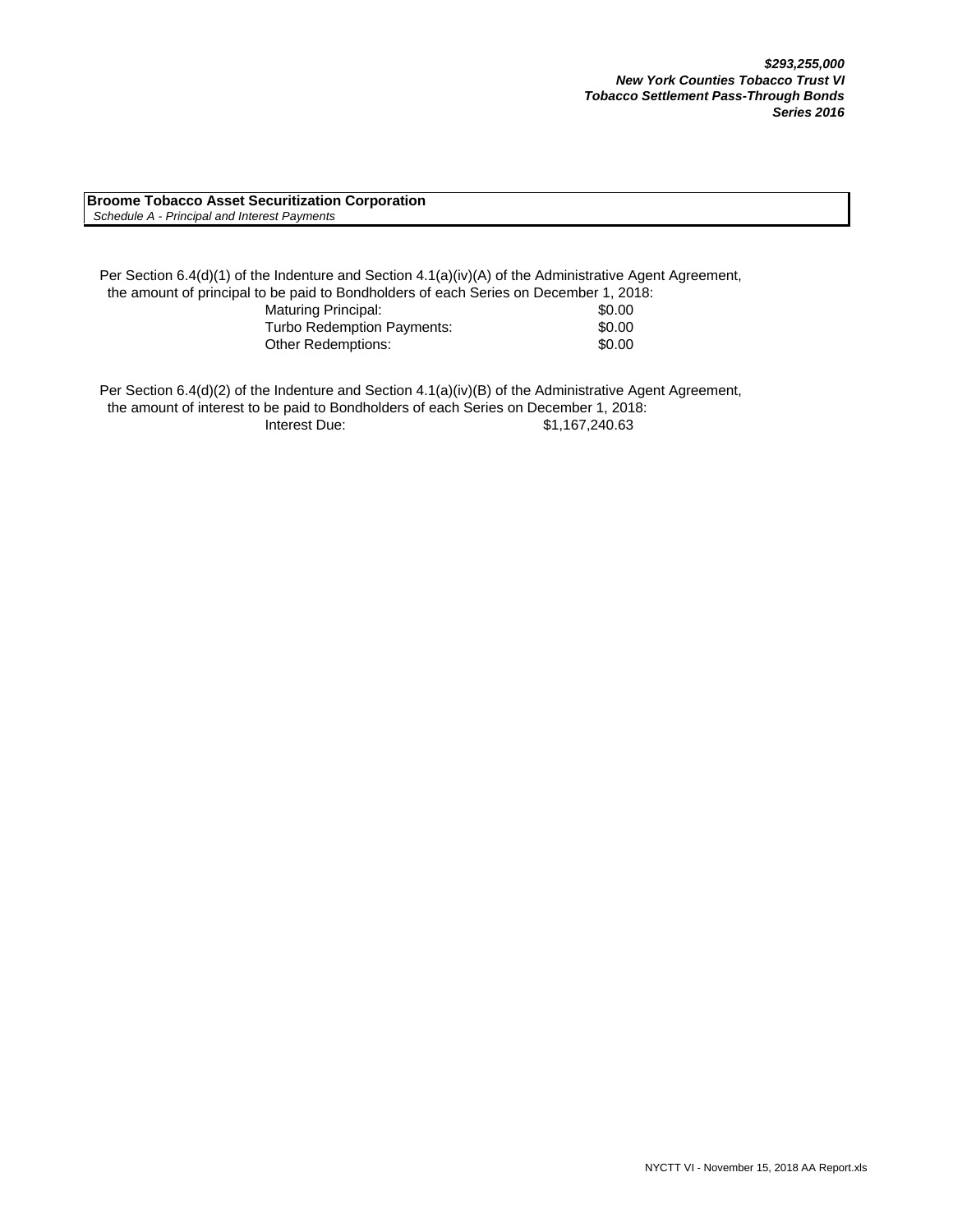**Broome Tobacco Asset Securitization Corporation**  *Schedule B - Account Balances as of December 1, 2018*

> Per Section 6.4(d)(3) of the Indenture and Section 4.1(a)(iv)(C) of the Administrative Agent Agreement, the amount on deposit in each Account as of December 1, 2018 is expected to be: <sup>1</sup>

| Collection Account <sup>2</sup>                        | \$3,798.44     |
|--------------------------------------------------------|----------------|
| Debt Service Account (Series 2016 A-1) <sup>2,3</sup>  | \$684,399.02   |
| Debt Service Account (Series 2016 A-2B) <sup>2,3</sup> | \$496,756.04   |
| <b>Extraordinary Payment Account</b>                   | \$0.00         |
| Liquidity Reserve Account <sup>2,3</sup>               | \$2,905,305.68 |
| Lump Sum Redemption Account                            | \$0.00         |
| Operating Expense Account <sup>2</sup>                 | \$35.78        |
| Operating Expense Reserve Account <sup>2,3</sup>       | \$46,470.20    |
| Rebate Account                                         | \$0.00         |
| Turbo Redemption Account <sup>2</sup>                  | \$926.48       |

 $1$  As set forth in the statements provided by the Trustee.

As secretaria the statements provided by the Trustee.<br><sup>2</sup> Represents the balance of the BlackRock Liquidity FedFund (the "Money Market Fund") as of November 5, 2018.

 $3$  Represents the maturity value of the fixed income securities.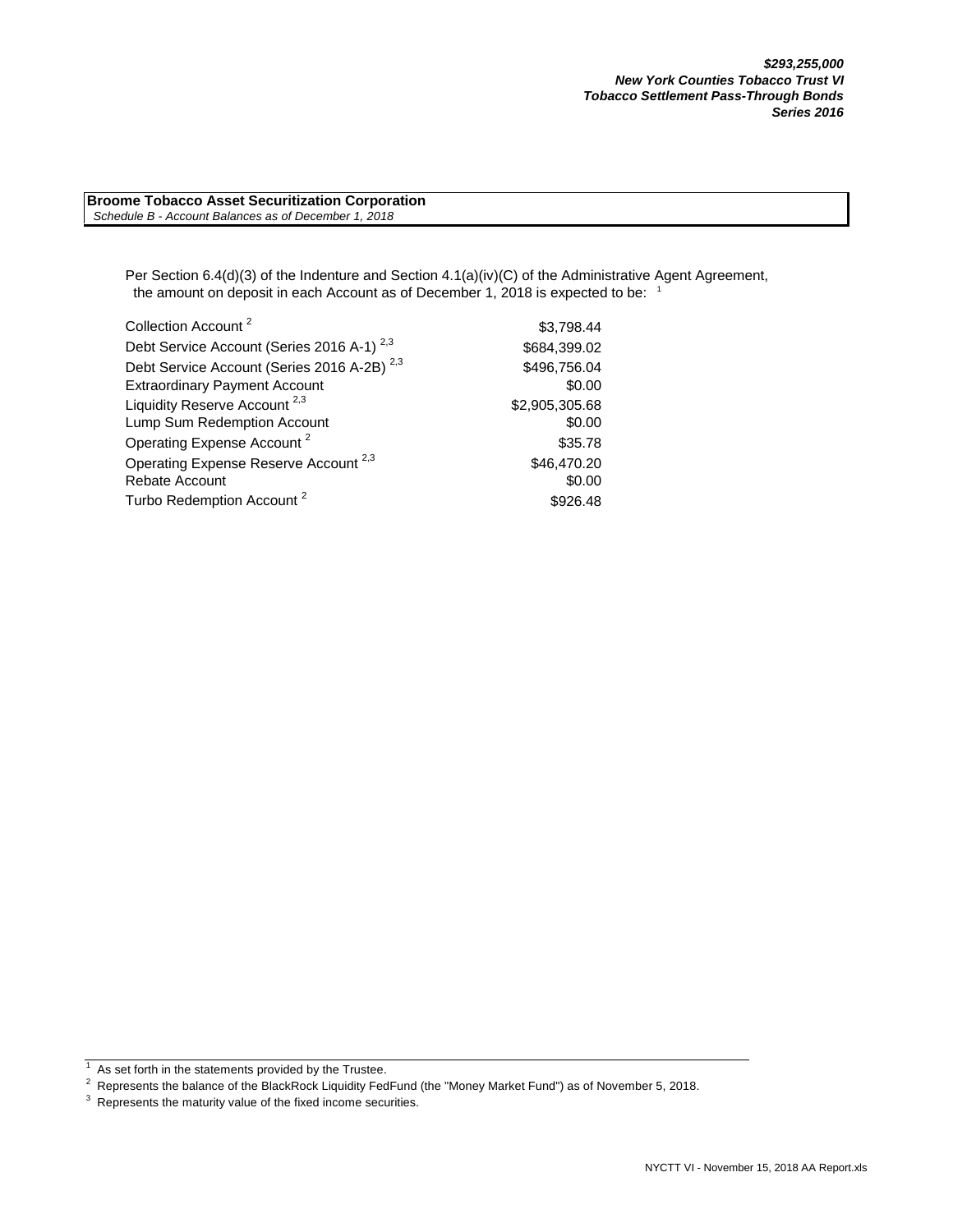**Broome Tobacco Asset Securitization Corporation**  *Schedule C - Liquidity Reserve Requirement and Operating Expense Reserve Account Requirement*

Per Exhibit A of the Indenture, the Liquidity Reserve Requirement means, "for any Series, the amount established in a Supplemental Indenture."

Per Section 6.4(d)(4)(A) of the Indenture and Section 4.1(a)(iv)(D) of the Administrative Agent Agreement, and as stated in Attachment 1 to the Series 2016A Supplemental Indenture (the "Supplemental Indenture"), the Liquidity Reserve Requirement as of December 1, 2018 is:

Liquidity Reserve Requirement \$2,875,834.38

Per Section 6.4(d)(4)(B) of the Indenture and Section 4.1(a)(iv)(E) of the Administrative Agent Agreement, and as stated in Attachment 1 to the Supplemental Indenture, the Operating Expense Reserve Account Requirement as of December 1, 2018 is:

Operating Expense Reserve Account Requirement \$46,000.00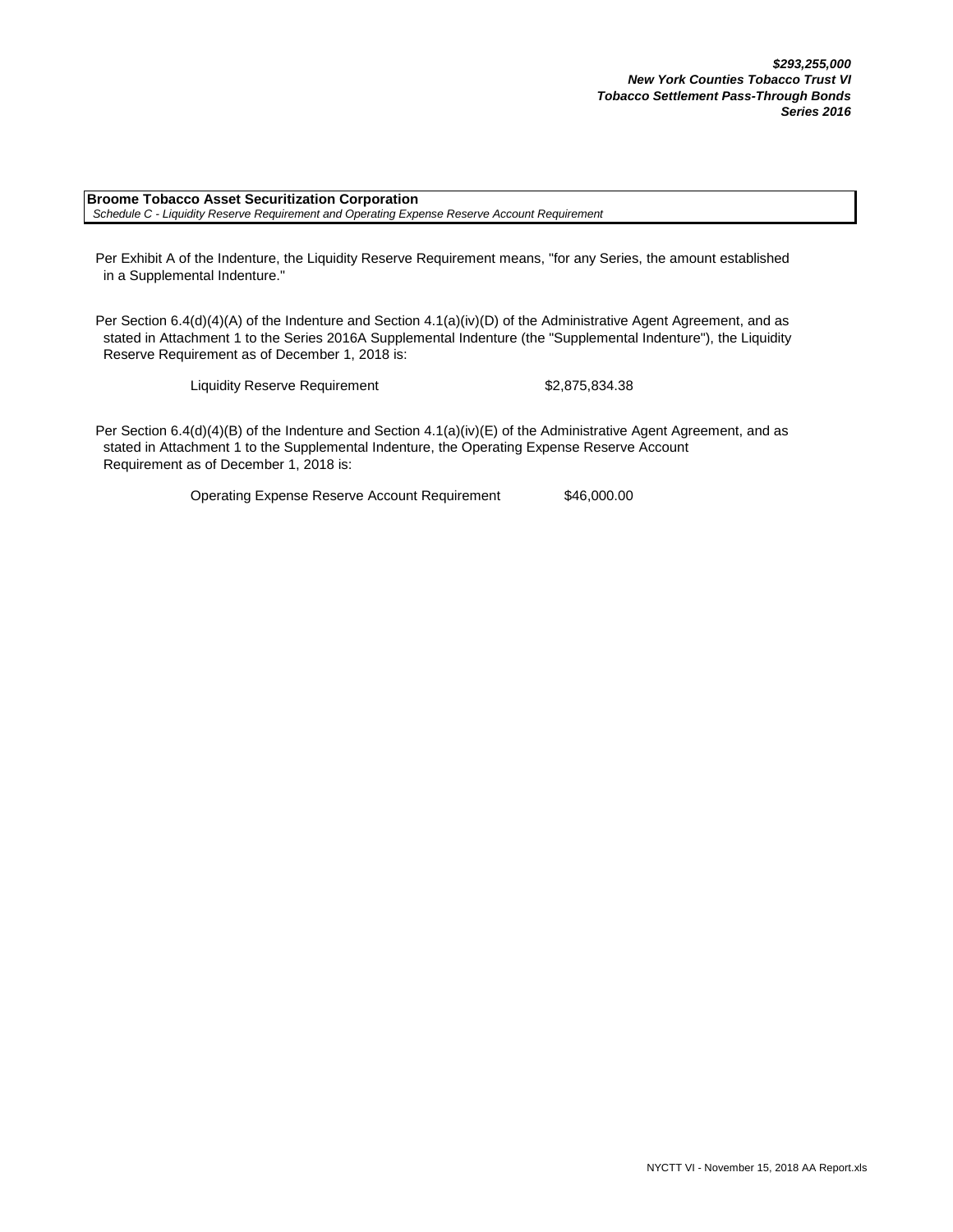**Broome Tobacco Asset Securitization Corporation**  *Schedule D - Partial or Final Lump Sum Payments Received*

Per Section 6.4(d)(5) of the Indenture and Section 4.1(a)(iv)(F) of the Administrative Agent Agreement, consistent with the records provided by the Trustee, no Partial or Final Lump Sump Payments have been received.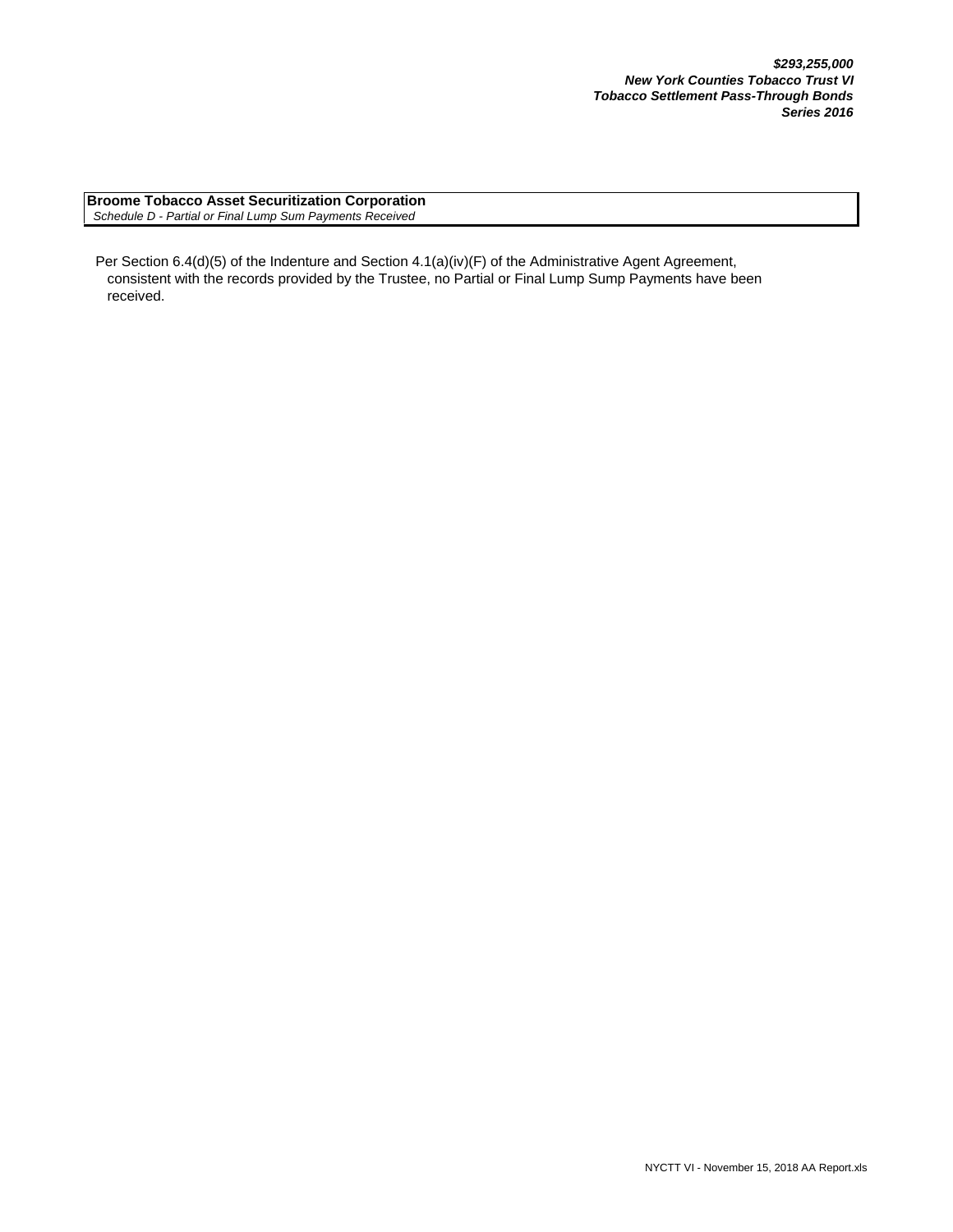| <b>Broome Tobacco Asset Securitization Corporation</b>     |  |
|------------------------------------------------------------|--|
| Schedule E - Amounts to be Distributed on December 1, 2018 |  |

Per Section 3.2(b) of the Supplemental Indenture and Section 4.1(a)(iv)(G) of the Administrative Agent Agreement, the amounts to be distributed on December 1, 2018:

| <b>Purpose</b>                   | <b>From Account</b>                                                                                                                                 | <b>Amount</b> |
|----------------------------------|-----------------------------------------------------------------------------------------------------------------------------------------------------|---------------|
|                                  | Under Section 3.2(b)(2) of the Supplemental Indenture, no event of default has been reported.                                                       |               |
| <b>Event of Default</b>          | <b>Extraordinary Pymt</b>                                                                                                                           | 0.00          |
| <b>Event of Default</b>          | <b>Debt Service</b>                                                                                                                                 | 0.00          |
| <b>Event of Default</b>          | <b>Turbo Redemption</b>                                                                                                                             | 0.00          |
| <b>Event of Default</b>          | Lump Sum Redemption                                                                                                                                 | 0.00          |
| <b>Event of Default</b>          | <b>Liquidity Reserve</b>                                                                                                                            | 0.00          |
| <b>Event of Default</b>          | <b>Operating Expense Reserve</b>                                                                                                                    | 0.00          |
|                                  | Under Section 3.2(b)(3) of the Supplemental Indenture, the amount of interest due on the Distribution Date is: \$1,167,240.63                       |               |
| Interest                         | <b>Debt Service</b>                                                                                                                                 | 1,167,240.63  |
| Interest                         | <b>Turbo Redemption</b>                                                                                                                             | 0.00          |
| Interest                         | <b>Operating Expense Reserve</b>                                                                                                                    | 0.00          |
| Interest                         | <b>Liquidity Reserve</b>                                                                                                                            | 0.00          |
|                                  | Under Section 3.2(b)(4) of the Supplemental Indenture, the amount of maturing principal due on the Distribution Date is: \$0.00                     |               |
| Principal                        | <b>Debt Service</b>                                                                                                                                 | 0.00          |
| Principal                        | <b>Turbo Redemption</b>                                                                                                                             | 0.00          |
| Principal                        | <b>Operating Expense Reserve</b>                                                                                                                    | 0.00          |
| Principal                        | <b>Liquidity Reserve</b>                                                                                                                            | 0.00          |
|                                  | Under Section 3.2(b)(5)(A) of the Supplemental Indenture, the Liquidity Reserve Requirement is: \$2,875,834.38                                      |               |
| Excess in Liquidity Reserve Acct | Liquidity Reserve to DSA                                                                                                                            | 29,471.30     |
|                                  | Under Section 3.2(b)(5)(B) of the Supplemental Indenture, the Operating Exp Reserve Acct Requirement is: \$46,000.00                                |               |
| Excess in Oper Exp Reserve Acct  | Operating Expense Reserve to DSA                                                                                                                    | 470.20        |
| Lump Sum Redemption              | Under Section 3.2(b)(6) of the Supplemental Indenture, the amount to be paid from the Lump Sum Redemption Account is: \$0.00<br>Lump Sum Redemption | 0.00          |
|                                  |                                                                                                                                                     |               |
| Account is: \$0.00               | Under Section 3.2(b)(7) of the Supplemental Indenture, the amount of Turbo Term Bonds to be paid from the Turbo Redemption                          |               |
| <b>Turbo Redemption</b>          | <b>Turbo Redemption</b>                                                                                                                             | 0.00          |
|                                  | Under Section 3.2(b)(8) of the Supplemental Indenture, the amount of Junior Payments to be made on the Distribution Date is: \$0.00                 |               |
| <b>Junior Payments</b>           | Junior Accounts, if any                                                                                                                             | 0.00          |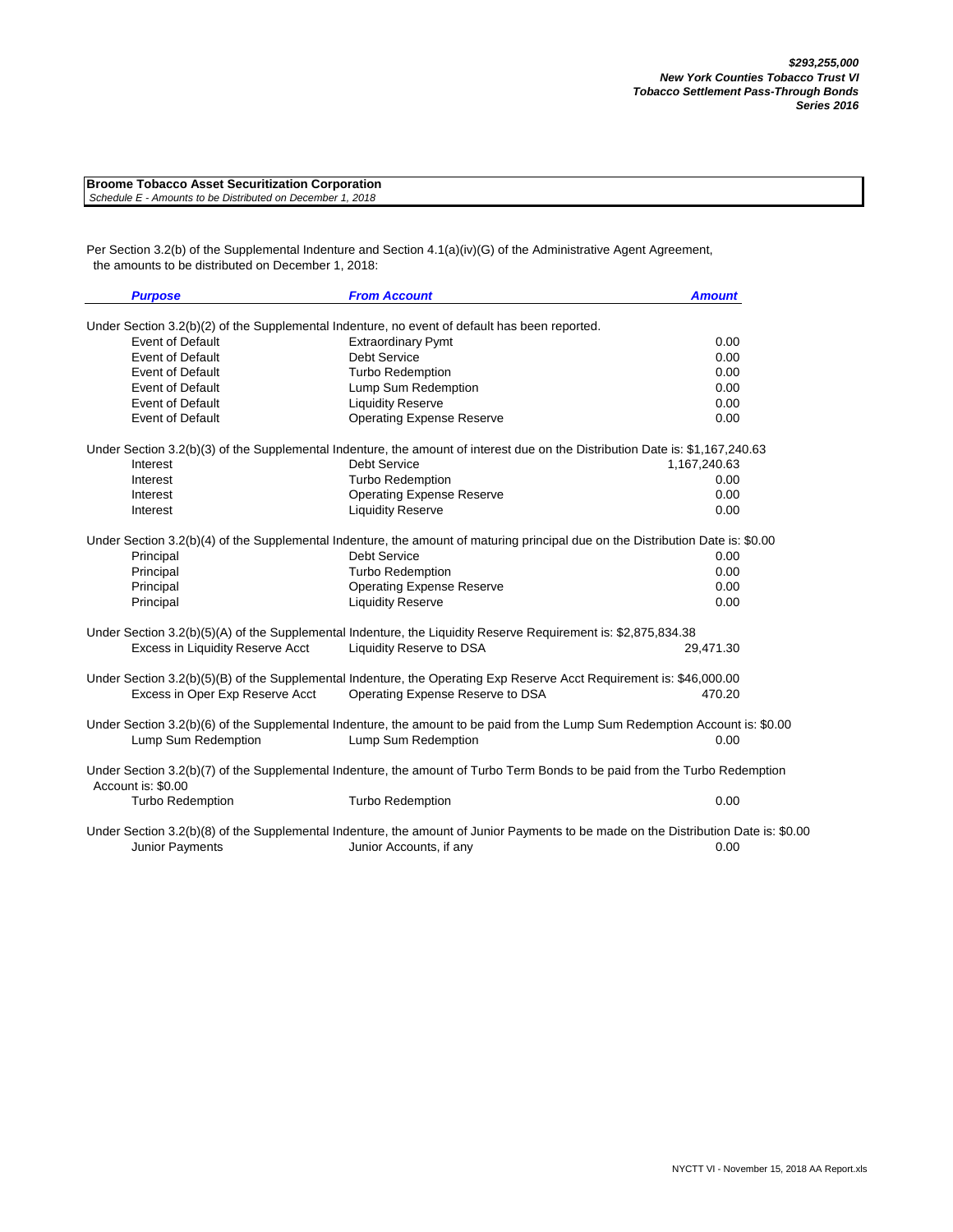**Aggregate Liquidity Reserve Account Balances**  *Account Balance as of December 1, 2018*

| <b>TASC</b>     | Series 2016A<br>Liguidity<br><b>Reserve</b><br><b>Account</b><br><b>Balance</b> | Series 2016B<br>Liquidity<br><b>Reserve</b><br><b>Account</b><br><b>Balance</b> | Series 2016C<br>Liquidity<br><b>Reserve</b><br><b>Account</b><br><b>Balance</b> |
|-----------------|---------------------------------------------------------------------------------|---------------------------------------------------------------------------------|---------------------------------------------------------------------------------|
|                 |                                                                                 |                                                                                 |                                                                                 |
| <b>Broome</b>   | 2,905,306                                                                       |                                                                                 |                                                                                 |
| <b>Dutchess</b> | 3,244,412                                                                       |                                                                                 |                                                                                 |
| Onondaga        | 6.300.260                                                                       |                                                                                 |                                                                                 |
| Rensselaer      | 2,026,083                                                                       |                                                                                 |                                                                                 |
| Ulster          | 2.209.540                                                                       |                                                                                 |                                                                                 |
| Oswego          |                                                                                 | 1,006,838                                                                       | 706,265                                                                         |
| Sullivan        |                                                                                 | 654.262                                                                         | 460,874                                                                         |
|                 |                                                                                 |                                                                                 |                                                                                 |
| Total           | 16,685,600                                                                      | 1.661.099                                                                       | 1.167.139                                                                       |